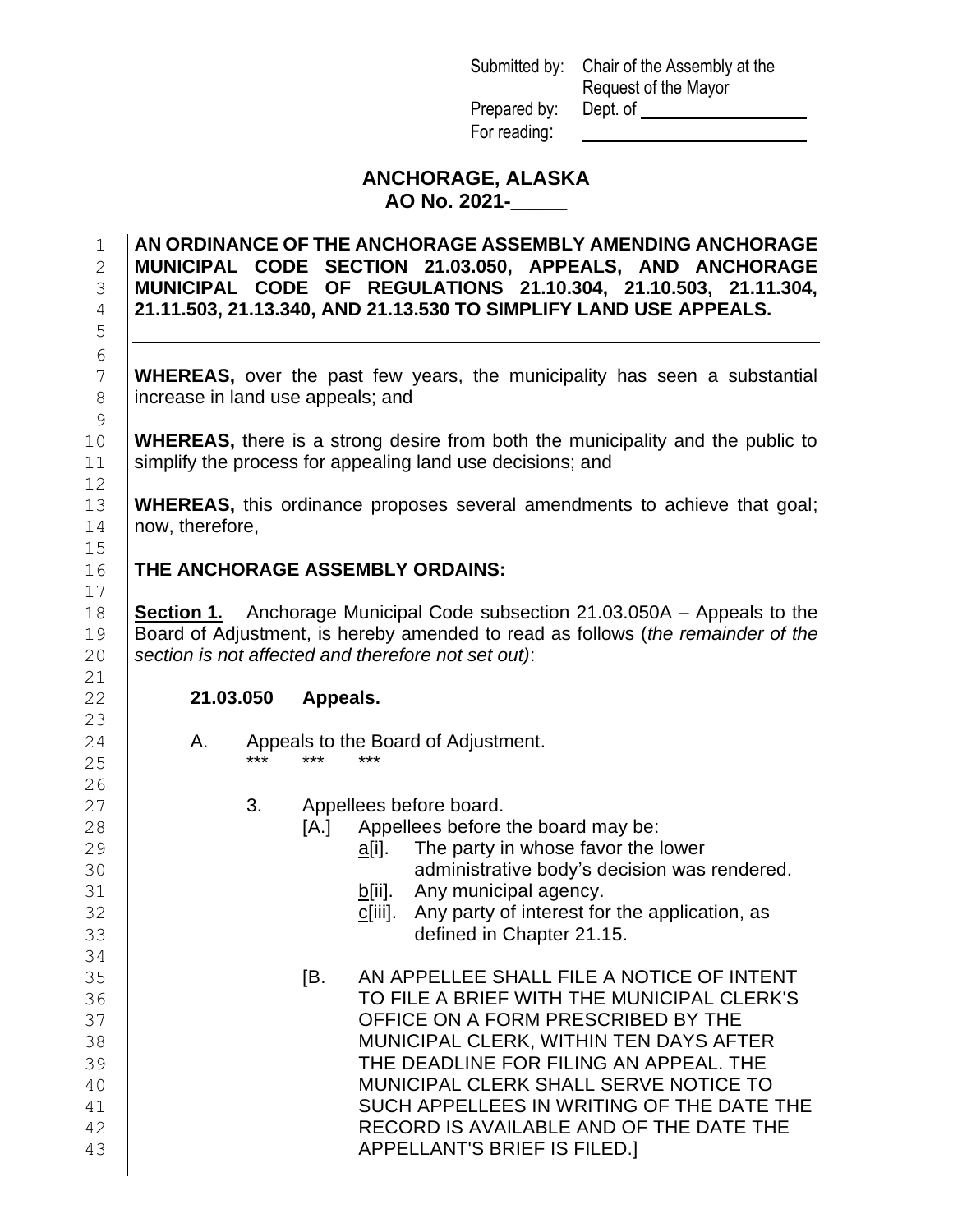| 1                        |    |                   |                                                              |
|--------------------------|----|-------------------|--------------------------------------------------------------|
| $\overline{2}$           | 4. |                   | Notice of intent to appeal [PERFECTION OF APPEAL];           |
| 3                        |    |                   | findings of fact and decision; notice of appeal; appeal fee. |
| $\sqrt{4}$               |    |                   |                                                              |
| 5                        |    | <u>a.</u>         | Notice of intent to appeal. Any party of interest shall      |
| 6                        |    |                   | first file with the planning director, within seven days of  |
| $\overline{\phantom{a}}$ |    |                   | the board or commission's decision made on the               |
| 8                        |    |                   | record, a written notice of intent to appeal.                |
| 9                        |    |                   |                                                              |
| 10                       |    |                   | <b>Findings of fact and decision. The director shall</b>     |
|                          |    | <u>b.</u>         |                                                              |
| 11                       |    |                   | prepare proposed written findings of fact and decision       |
| 12                       |    |                   | to submit to the board or commission at its next             |
| 13                       |    |                   | regularly scheduled meeting, or as soon thereafter as        |
| 14                       |    |                   | possible. Review of the written findings of fact and         |
| 15                       |    |                   | decision shall have priority over regular agenda items,      |
| 16                       |    |                   | and shall be approved, as amended by the board or            |
| 17                       |    |                   | commission if necessary, and become the final                |
| 18                       |    |                   | appealable decision.                                         |
| 19                       |    |                   |                                                              |
| 20                       |    | $\underline{C}$ . | Notice of appeal.                                            |
| 21                       |    |                   |                                                              |
| 22                       |    |                   | į.<br>Following approval of the written findings of fact     |
| 23                       |    |                   | and decision, any party of interest may, within              |
| 24                       |    |                   | 20 days, file an appeal by filing a notice of                |
| 25                       |    |                   | appeal, and paying the appeal fee and cost                   |
| 26                       |    |                   | bond in accordance with this section.                        |
| 27                       |    |                   |                                                              |
| 28                       |    |                   | <u>іі.</u><br>The notice of appeal must be filed with the    |
| 29                       |    |                   | municipal clerk on a form prescribed by the                  |
| 30                       |    |                   | municipality [AND MUST CONTAIN DETAILED                      |
| 31                       |    |                   | AND SPECIFIC ALLEGATIONS OF ERROR]. If                       |
| 32                       |    |                   | the appellant is not the applicant, the appellant's          |
| 33                       |    |                   | notice of appeal shall include certificate of                |
| 34                       |    |                   | service on the applicant.                                    |
| 35                       |    |                   |                                                              |
| 36                       |    | <u>d.</u>         | Appeal Fee. The appellant shall pay the current appeal       |
| 37                       |    |                   | fee. In addition, the appellant shall file a cost bond       |
| 38                       |    |                   | equal to the estimated cost of preparation of the record.    |
| 39                       |    |                   | Following completion of the record, the actual cost          |
| 40                       |    |                   | thereof shall be paid by the appellant. All costs and        |
| 41                       |    |                   | fees shall be returned to the appellant if the decision of   |
| 42                       |    |                   | the lower body is reversed in whole or in part.              |
| 43                       |    |                   |                                                              |
| 44                       |    | ſА.               | EXCEPT AS INDICATED IN SUBSECTION 4.D.                       |
| 45                       |    |                   | BELOW FOR APPEALS REGARDING PRELIMINARY                      |
| 46                       |    |                   | PLATS, AN APPEAL TO THE BOARD OF                             |
| 47                       |    |                   | ADJUSTMENT MUST BE PERFECTED BY THE                          |
| 48                       |    |                   | APPELLANT WITHIN 20 DAYS AFTER THE DATE OF                   |
| 49                       |    |                   | SERVICE OF THE DECISION. THE APPEAL IS                       |
| 50                       |    |                   | PERFECTED BY THE FILING OF A NOTICE OF                       |
|                          |    |                   |                                                              |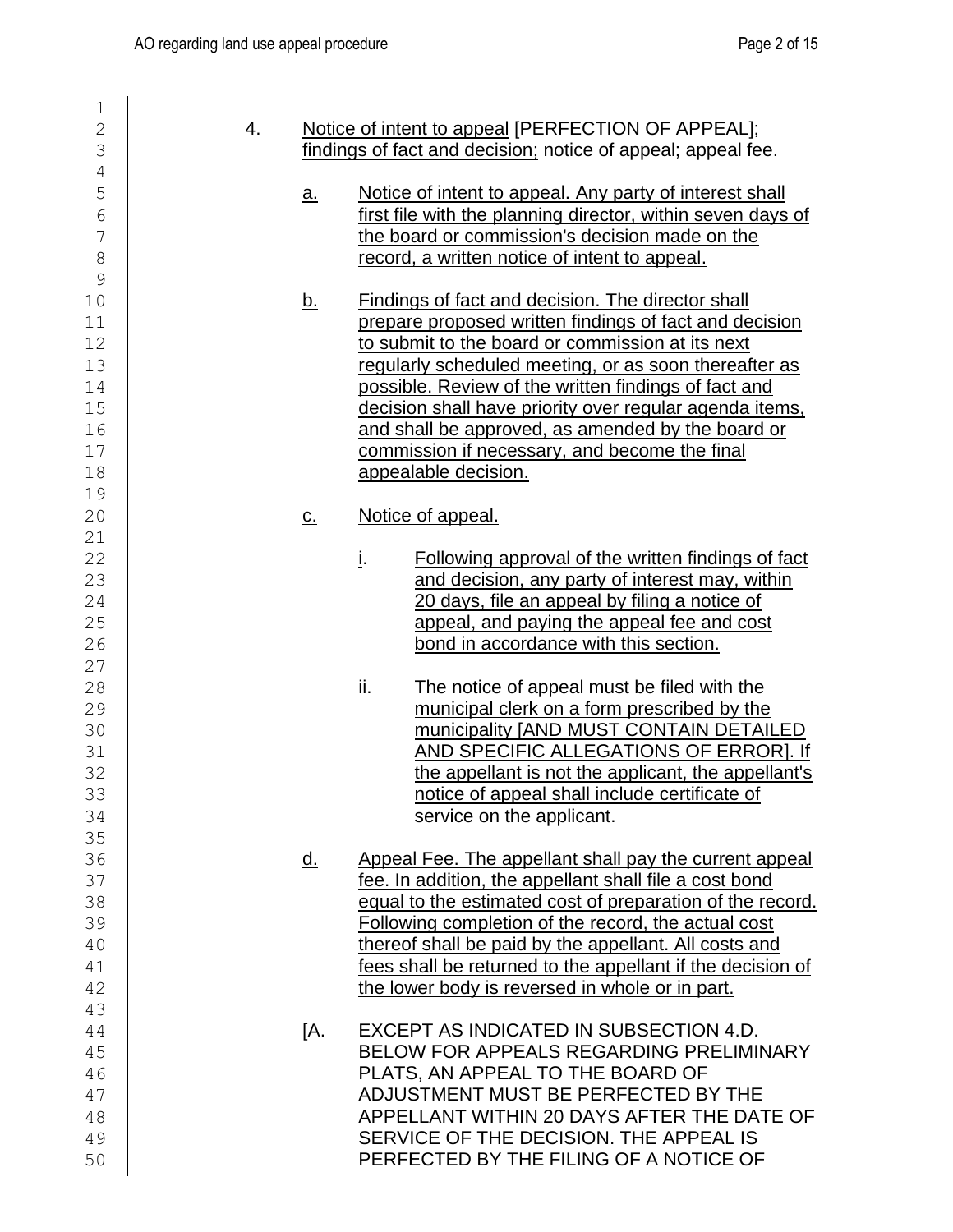| 1              |           | APPEAL, APPEAL FEE, AND COST BOND IN         |
|----------------|-----------|----------------------------------------------|
| $\overline{2}$ |           | ACCORDANCE WITH THIS SECTION.                |
| 3              | <b>B.</b> | THE NOTICE OF APPEAL MUST BE FILED WITH      |
| $\overline{4}$ |           | THE MUNICIPAL CLERK ON A FORM PRESCRIBED     |
| 5              |           | BY THE MUNICIPALITY AND MUST CONTAIN         |
| 6              |           | DETAILED AND SPECIFIC ALLEGATIONS OF         |
| 7              |           | ERROR. IF THE APPELLANT IS NOT THE           |
|                |           |                                              |
| 8              |           | APPLICANT, THE APPELLANT'S NOTICE OF         |
| 9              |           | APPEAL SHALL INCLUDE CERTIFICATE OF          |
| 10             |           | SERVICE ON THE APPLICANT.                    |
| 11             | C.        | THE APPELLANT SHALL PAY THE CURRENT          |
| 12             |           | APPEAL FEE. IN ADDITION, THE APPELLANT       |
| 13             |           | SHALL FILE A COST BOND EQUAL TO THE          |
| 14             |           | ESTIMATED COST OF PREPARATION OF THE         |
| 15             |           | RECORD. FOLLOWING COMPLETION OF THE          |
| 16             |           | RECORD, THE ACTUAL COST THEREOF SHALL BE     |
| 17             |           | PAID BY THE APPELLANT. ALL COSTS AND FEES    |
| 18             |           | SHALL BE RETURNED TO THE APPELLANT IF THE    |
| 19             |           | DECISION OF THE LOWER BODY IS REVERSED IN    |
| 20             |           | WHOLE OR IN PART.                            |
| 21             | D.        | TO APPEAL A PLATTING BOARD DECISION          |
| 22             |           | REGARDING THE APPROVAL OR DENIAL OF A        |
| 23             |           | <b>PRELIMINARY PLAT:</b>                     |
| 24             |           | ANY PARTY OF INTEREST SHALL FIRST FILE<br>T. |
| 25             |           | WITH THE DIRECTOR, WITHIN SEVEN DAYS         |
|                |           | OF THE PLATTING BOARD'S DECISION ON          |
| 26             |           |                                              |
| 27             |           | THE PRELIMINARY PLAT, A WRITTEN              |
| 28             |           | NOTICE OF INTENT TO APPEAL AND A             |
| 29             |           | <b>REQUEST FOR A WRITTEN DECISION</b>        |
| 30             |           | BASED UPON THE RECORD MADE AT THE            |
| 31             |           | <b>HEARING.</b>                              |
| 32             |           | II.<br>IF SUCH REQUEST IS RECEIVED IN THE    |
| 33             |           | STATED TIME, THE DIRECTOR SHALL              |
| 34             |           | PREPARE PROPOSED WRITTEN FINDINGS            |
| 35             |           | OF FACT AND DECISION TO SUBMIT TO THE        |
| 36             |           | PLATTING BOARD AT ITS NEXT REGULARLY         |
| 37             |           | SCHEDULED MEETING, OR AS SOON                |
| 38             |           | THEREAFTER AS POSSIBLE.                      |
| 39             |           | III.<br>PLATTING BOARD REVIEW OF THE         |
| 40             |           | <b>WRITTEN FINDINGS OF FACT AND</b>          |
| 41             |           | <b>DECISION SHALL HAVE PRIORITY OVER</b>     |
| 42             |           | REGULAR AGENDA ITEMS, AND SHALL BE           |
| 43             |           | APPROVED, AS AMENDED BY THE BOARD            |
| 44             |           | IF NECESSARY, AND BECOME THE FINAL           |
| 45             |           | APPEALABLE DECISION OF THE BOARD.            |
| 46             |           | ONCE THE FINAL APPEALABLE DECISION<br>IV.    |
| 47             |           | OF THE PLATTING BOARD IS ADOPTED,            |
| 48             |           | ANY PARTY OF INTEREST MAY, WITHIN 20         |
| 49             |           | DAYS, FILE AN APPEAL OR ALLEGE NEW           |
| 50             |           | EVIDENCE OR CHANGED CIRCUMSTANCES.           |
|                |           |                                              |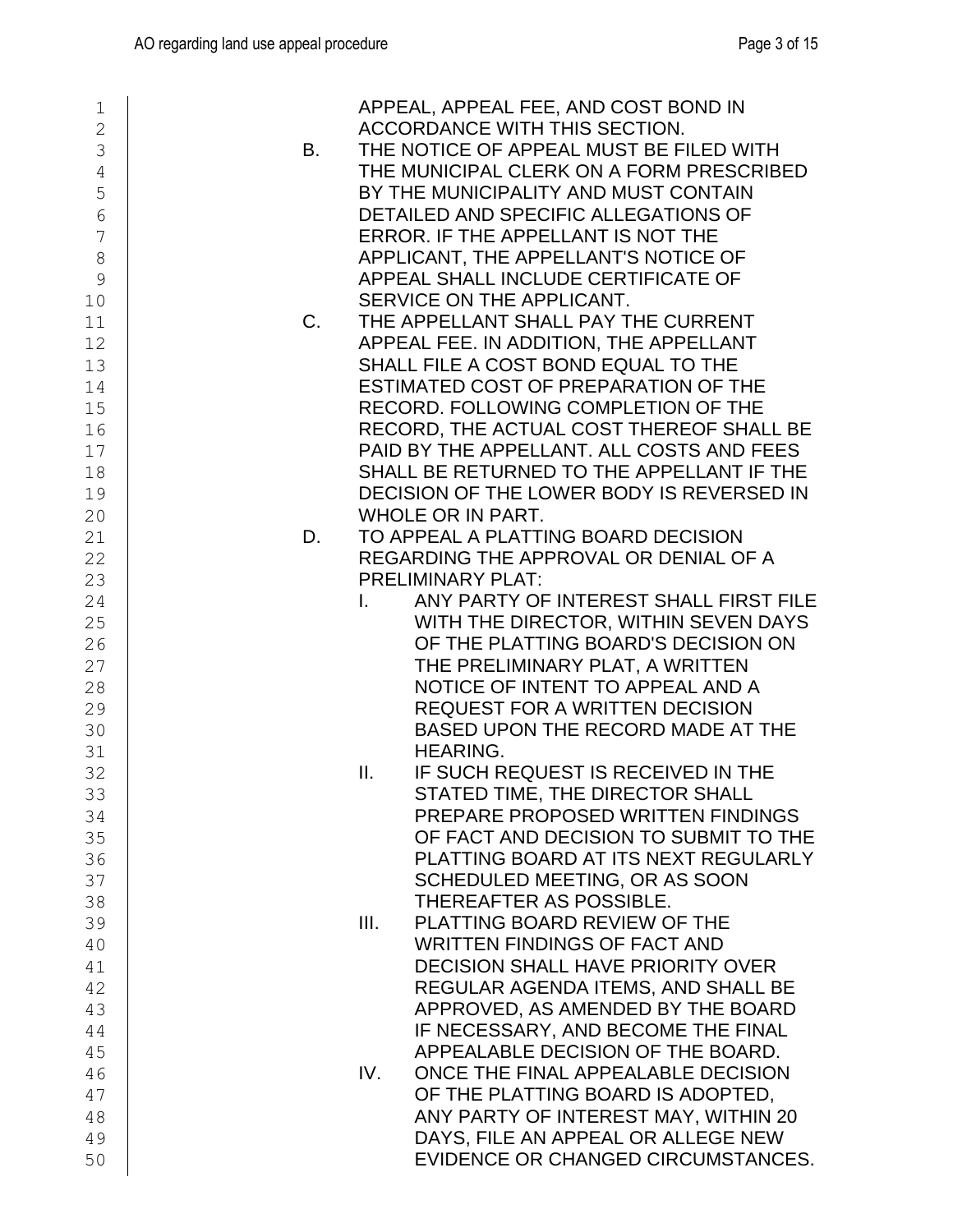| 1<br>$\overline{2}$<br>3<br>$\overline{4}$                                                |    | THE APPEAL IS PERFECTED BY THE FILING<br>OF A NOTICE OF APPEAL, APPEAL FEE, AND<br>COST BOND IN ACCORDANCE WITH THIS<br>SECTION.]                                                                                                                                                                                                                                                                                                                                                                                                                                                                                                                                                                                                                                                                                       |
|-------------------------------------------------------------------------------------------|----|-------------------------------------------------------------------------------------------------------------------------------------------------------------------------------------------------------------------------------------------------------------------------------------------------------------------------------------------------------------------------------------------------------------------------------------------------------------------------------------------------------------------------------------------------------------------------------------------------------------------------------------------------------------------------------------------------------------------------------------------------------------------------------------------------------------------------|
| 5<br>$\overline{6}$                                                                       |    | 5[6].<br><b>Appeal Record</b>                                                                                                                                                                                                                                                                                                                                                                                                                                                                                                                                                                                                                                                                                                                                                                                           |
| $\overline{\phantom{a}}$<br>$\delta$<br>9<br>10<br>11<br>12<br>13<br>14<br>15<br>16<br>17 | a. | The appellant shall arrange for the preparation of the<br>transcript of the board hearing by a court reporter [OR<br>THE BOARD AND COMMISSION RECORDING<br>SECRETARY] and shall pay the cost of such<br>preparation. The appellant shall file the transcript with<br>the planning director [MUNICIPAL CLERK]. If the<br>appellant fails to file the transcript within 30 days after<br>the filing of the notice of appeal, the planning director<br>[MUNICIPAL CLERK] shall reject the appeal.                                                                                                                                                                                                                                                                                                                          |
| 18<br>19<br>20<br>21                                                                      | b. | Upon timely filing [PERFECTION] of an appeal to the<br>board of adjustment, the planning director<br>[MUNICIPAL CLERK] shall assemble an appeal<br>record. The record shall contain:                                                                                                                                                                                                                                                                                                                                                                                                                                                                                                                                                                                                                                    |
| 22<br>23<br>24<br>25<br>26<br>27<br>28<br>29<br>30<br>31<br>32<br>33<br>34<br>35<br>36    |    | i.<br>A copy of the notice of appeal filed by the<br>appellant.<br>ii.<br>A verbatim transcript of the proceedings before<br>the administrative body from which the appeal<br>has been taken.<br>iii.<br>Copies from the department of all documentary<br>evidence, memoranda, exhibits,<br>correspondence, and other written material<br>submitted to the administrative body prior to the<br>decision from which the appeal is taken.<br>A copy from the department of the written<br>iv.<br>decision of the administrative body, including its<br>findings and conclusions.                                                                                                                                                                                                                                          |
| 37<br>38<br>39<br>40<br>41<br>42<br>43<br>44<br>45<br>46<br>47<br>48<br>49<br>50          | c. | Upon completion of the record, the planning director<br>shall provide the record to the municipal clerk. T[t]he<br>municipal clerk shall serve notice on the appellant of<br>the cost of its preparation. If the appellant fails to pay<br>the costs within seven days of receiving the notice, the<br>municipal clerk shall reject the appeal [SHALL BE<br>REJECTED]. Upon timely payment of costs, the<br>municipal clerk shall serve a copy of the record on the<br>appellant. The municipal clerk shall also serve notice<br>on the appellees who have filed a notice of intent to<br>file a brief that the record is available for pickup. Upon<br>request, the municipal clerk shall provide a copy of the<br>record to an appellee or the public. A copying cost for<br>the record will be charged as set out in |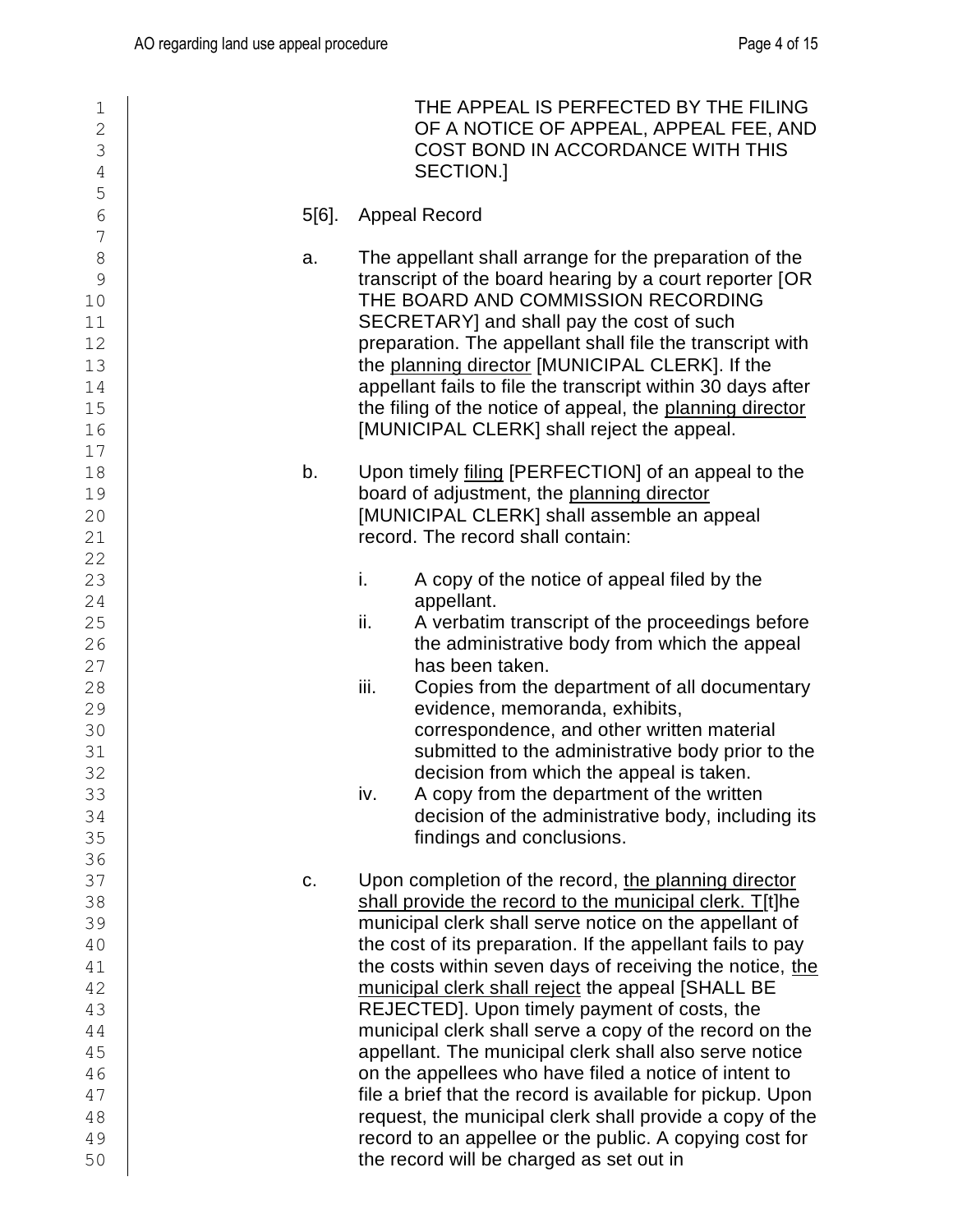| 1<br>$\overline{2}$ | AMCR 3.90.002. The appellee shall also be charged<br>any mailing costs.                      |
|---------------------|----------------------------------------------------------------------------------------------|
| 3                   |                                                                                              |
| $\overline{4}$      | <b>INEW EVIDENCE OR CHANGED CIRCUMSTANCES.</b>                                               |
| 5                   | ALLEGATIONS OF NEW EVIDENCE OR CHANGED<br>A.<br><b>CIRCUMSTANCES SHALL NOT BE CONSIDERED</b> |
| 6<br>7              | OR DECIDED BY THE BOARD OF ADJUSTMENT.                                                       |
| 8                   | ALLEGATIONS OF NEW EVIDENCE OR CHANGED                                                       |
| 9                   | CIRCUMSTANCES SHALL BE RAISED BY WRITTEN                                                     |
| 10                  | MOTION FOR REHEARING, FILED WITH THE                                                         |
| 11                  | MUNICIPAL CLERK WITHIN 20 DAYS AFTER THE                                                     |
| 12                  | DATE OF SERVICE OF THE INITIAL DECISION OF                                                   |
| 13                  | THE LOWER ADMINISTRATIVE BODY.                                                               |
| 14                  | THE MUNICIPAL CLERK SHALL REJECT ANY<br>$\mathbf{L}$                                         |
| 15                  | <b>MOTION FILED MORE THAN 20 DAYS AFTER</b>                                                  |
| 16                  | THE DATE OF SERVICE OF THE INITIAL                                                           |
| 17                  | DECISION OF THE LOWER ADMINISTRATIVE                                                         |
| 18                  | <b>BODY, WITHOUT HEARING OR</b>                                                              |
| 19                  | <b>RECONSIDERATION BY THE LOWER</b>                                                          |
| 20                  | ADMINISTRATIVE BODY.                                                                         |
| 21                  | II.<br>A DECISION OF THE LOWER                                                               |
| 22                  | ADMINISTRATIVE BODY ON ANY ISSUES                                                            |
| 23                  | REMANDED FROM THE BOARD OF                                                                   |
| 24                  | ADJUSTMENT IS NOT AN INITIAL DECISION                                                        |
| 25                  | AS DESCRIBED IN SUBSECTION 5.A. ABOVE.                                                       |
| 26                  | III.<br>THE MUNICIPAL CLERK SHALL REJECT ANY                                                 |
| 27                  | <b>MOTION ALLEGING NEW EVIDENCE OR</b>                                                       |
| 28                  | <b>CHANGED CIRCUMSTANCES FILED IN</b>                                                        |
| 29                  | RESPONSE TO A LOWER ADMINISTRATIVE                                                           |
| 30                  | BODY'S DECISION ON ANY ISSUE(S)                                                              |
| 31                  | PRESENTED ON REMAND.                                                                         |
| 32                  | IF THE WRITTEN MOTION FOR REHEARING IS<br><b>B.</b>                                          |
| 33                  | FILED IN A TIMELY MANNER, THE<br>ADMINISTRATIVE BODY FROM WHICH THE                          |
| 34                  | APPEAL IS TAKEN SHALL DECIDE WHETHER TO                                                      |
| 35<br>36            | REOPEN AND REHEAR THE MATTER. A                                                              |
| 37                  | REHEARING SHALL BE HELD IF THE LOWER                                                         |
| 38                  | <b>ADMINISTRATIVE BODY DETERMINES:</b>                                                       |
| 39                  | IF TRUE, THAT THE ALLEGED NEW<br>L.                                                          |
| 40                  | EVIDENCE OR CHANGED CIRCUMSTANCES                                                            |
| 41                  | WOULD SUBSTANTIALLY CHANGE THE                                                               |
| 42                  | DECISION OF THE BODY, AND                                                                    |
| 43                  | THE PARTY ALLEGING NEW EVIDENCE OR<br>Ш.                                                     |
| 44                  | <b>CHANGED CIRCUMSTANCES ACTED</b>                                                           |
| 45                  | PROMPTLY AND WITH DILIGENCE IN                                                               |
| 46                  | BRINGING THE INFORMATION TO THE                                                              |
| 47                  | <b>BODY'S ATTENTION.</b>                                                                     |
| 48                  | AFTER A DECISION BY THE LOWER<br>$C_{\cdot}$                                                 |
| 49                  | ADMINISTRATIVE BODY ON ALLEGED NEW                                                           |
| 50                  | EVIDENCE OR CHANGED CIRCUMSTANCES, THE                                                       |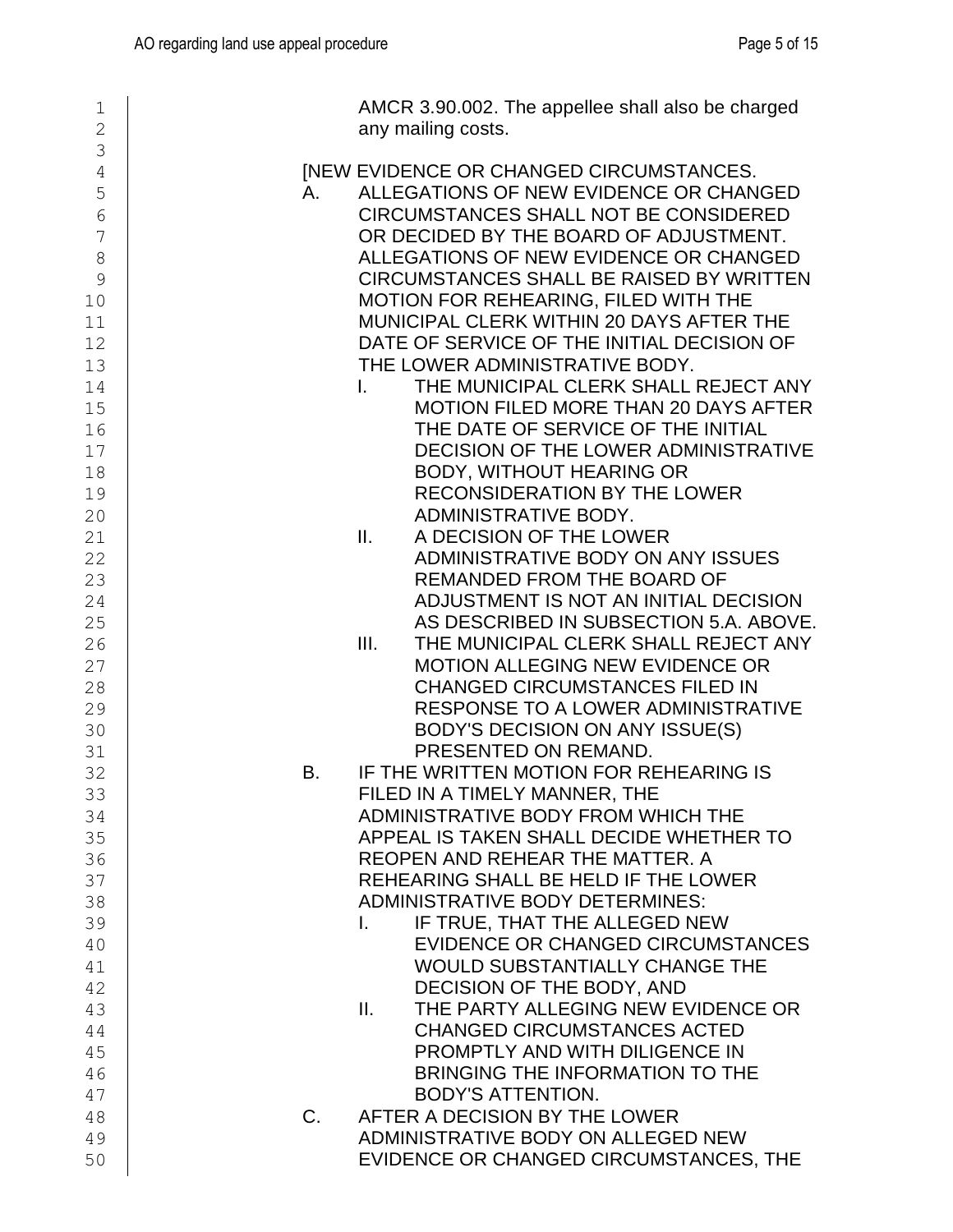| $\mathbf 1$<br>$\overline{2}$<br>3<br>4<br>5                                                           |          |    | TIME FOR APPEAL SHALL BEGIN TO RUN. ANY<br>PARTY OF INTEREST MAY FILE AN APPEAL<br>WITHIN TEN DAYS AFTER THE DATE OF SERVICE<br>OF THE DECISION.]                                                                                                                                                                                                                                                                                                                                                                                                                                                                                                                                                                                                                                                                                                                                                                                                                              |
|--------------------------------------------------------------------------------------------------------|----------|----|--------------------------------------------------------------------------------------------------------------------------------------------------------------------------------------------------------------------------------------------------------------------------------------------------------------------------------------------------------------------------------------------------------------------------------------------------------------------------------------------------------------------------------------------------------------------------------------------------------------------------------------------------------------------------------------------------------------------------------------------------------------------------------------------------------------------------------------------------------------------------------------------------------------------------------------------------------------------------------|
| 6<br>7                                                                                                 | $6[7]$ . |    | Written appeal briefs [ARGUMENTS].                                                                                                                                                                                                                                                                                                                                                                                                                                                                                                                                                                                                                                                                                                                                                                                                                                                                                                                                             |
| 8<br>9<br>10<br>11<br>12<br>13<br>14<br>15<br>16<br>17<br>18<br>19<br>20<br>21<br>22<br>23<br>24<br>25 |          | a. | Brief of appellant. The appellant may file a written brief<br>of points and authorities in support of those allegations<br>of error specified in the notice of appeal with the<br>municipal clerk's office within 15 days after service of<br>the appeal record. If the appellant files a brief,<br>allegations of error specified in the notice of appeal and<br>not included in the appellant's brief may be deemed<br>waived or abandoned. The municipal clerk shall deliver<br>a copy of the appellant's brief to the municipal staff<br>assigned responsibility for the appeal. The municipal<br>clerk shall also serve notice on those appellees who<br>have filed a notice of intent to file a brief that the<br>appellant's brief is available for pickup. Upon request,<br>the municipal clerk shall provide a copy of the<br>appellant's brief to appellees, who shall be charged<br>copying costs as provided in AMCR 3.90.002 and any<br>mailing costs applicable. |
| 26<br>27<br>28<br>29<br>30<br>31<br>32<br>33<br>34<br>35<br>36<br>37<br>38<br>39                       |          | b. | Brief of appellee. An appellee who has filed a notice of<br>intent to file a brief may also file with the municipal<br>clerk's office a written response (appellee's brief) to the<br>notice of points on appeal and any brief in support<br>thereof within 15 days after service of notice by the<br>municipal clerk that the appellant's brief is available for<br>pick-up. The municipal clerk shall serve notice on the<br>appellant that appellee briefs have been filed. The<br>director may prepare and submit to the municipal clerk<br>a written response (staff's brief) to the notice of appeal<br>and any brief in support thereof within 15 days after<br>service of notice by the municipal clerk that the<br>appellant's brief is available for pick-up.                                                                                                                                                                                                        |
| 40<br>41<br>42<br>43<br>44<br>45                                                                       |          | c. | Reply brief. An appellant may file a written reply brief to<br>appellee briefs submitted pursuant to subsection 7.b.<br>The appellant's reply brief is due within 15 days after<br>service of notice by the municipal clerk that the<br>appellee's brief is available for pick-up.                                                                                                                                                                                                                                                                                                                                                                                                                                                                                                                                                                                                                                                                                             |
| 46<br>47<br>48<br>49<br>50                                                                             |          | d. | Form of briefs. The municipal clerk shall only accept<br>the timely filing of the briefs described in subsections<br>a., b., and c. above and only [NOT ACCEPT A BRIEF<br>UNLESS IT IS] in the form prescribed by this<br>subsection.                                                                                                                                                                                                                                                                                                                                                                                                                                                                                                                                                                                                                                                                                                                                          |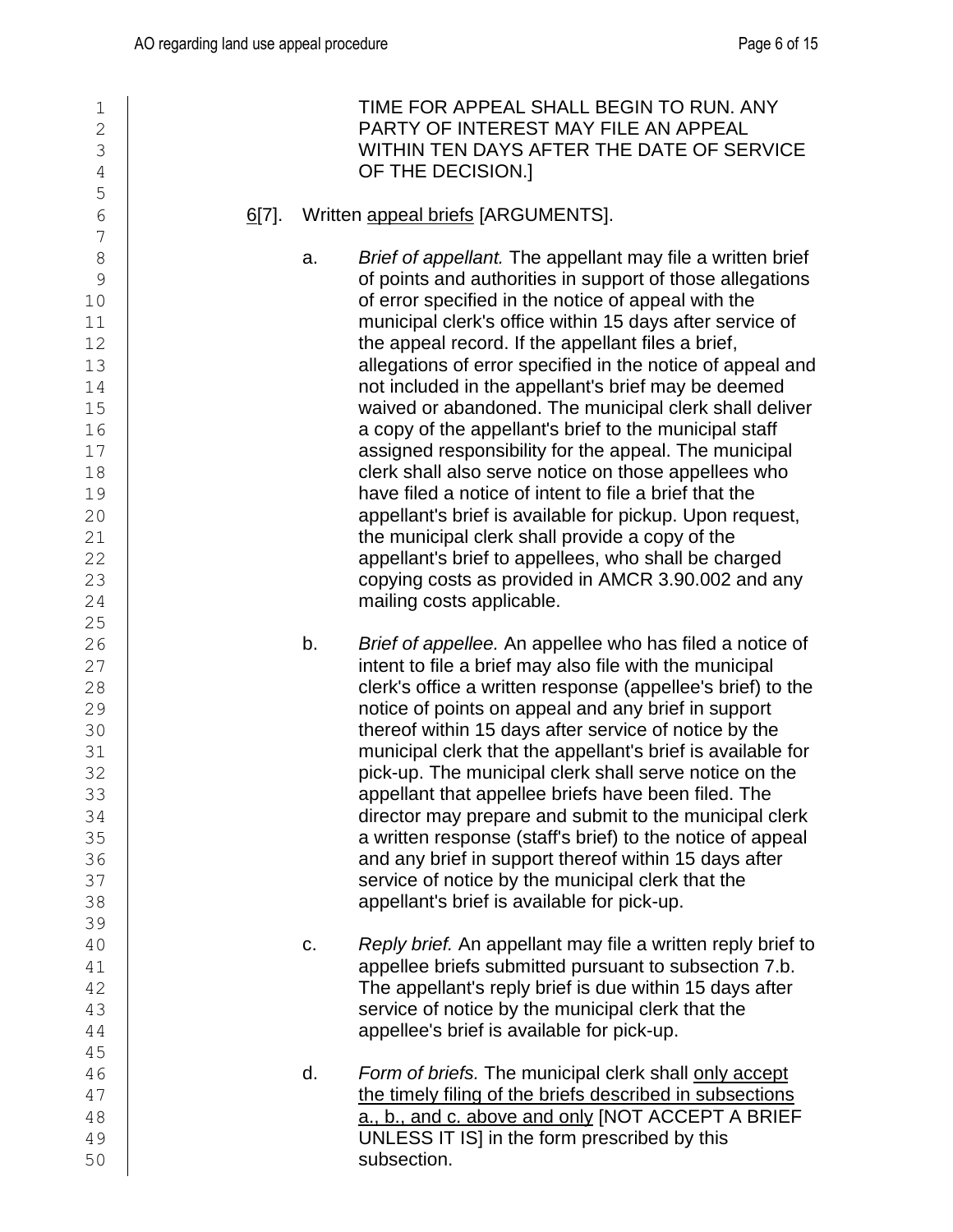| $1\,$               |           |                |           |      |                                                                                                                                                  |
|---------------------|-----------|----------------|-----------|------|--------------------------------------------------------------------------------------------------------------------------------------------------|
| $\overline{c}$      |           |                |           | i.   | Required attachments. All briefs shall be filed                                                                                                  |
| 3                   |           |                |           |      | with an attached copy of the ordinances and                                                                                                      |
| $\sqrt{4}$          |           |                |           |      | regulations principally relied upon, set out                                                                                                     |
| 5<br>$\overline{6}$ |           |                |           |      | verbatim. All briefs shall also include an excerpt<br>of record of the pages on which the brief relies.                                          |
| $\overline{7}$      |           |                |           | ii.  | Text of brief, exclusive of attachments. Briefs                                                                                                  |
| 8                   |           |                |           |      | shall be typewritten on 81/2- by 11-inch pages,                                                                                                  |
| 9                   |           |                |           |      | double-spaced, with quotations over two lines                                                                                                    |
| 10                  |           |                |           |      | being single-spaced and indented.                                                                                                                |
| 11                  |           |                |           | iii. | Page limitation. The brief of appellant and the                                                                                                  |
| 12                  |           |                |           |      | brief of appellee are each limited to 25 pages                                                                                                   |
| 13                  |           |                |           |      | exclusive of exhibits and attachments. The reply                                                                                                 |
| 14<br>15            |           |                |           |      | brief is limited to ten pages exclusive of exhibits.                                                                                             |
| 16                  |           | 7[8].          |           |      | Appeal packet; notice of hearing.                                                                                                                |
| 17                  |           | ***            | ***       | ***  |                                                                                                                                                  |
| 18                  |           |                |           |      |                                                                                                                                                  |
| 19                  |           |                |           |      | [NOTE TO CODE REVISOR: Renumber subsections 8 through 13 accordingly.]                                                                           |
| 20                  |           |                |           |      |                                                                                                                                                  |
| 21<br>22            |           |                |           |      | Section 2. Anchorage Municipal Code of Regulations, Regulation 21.10 -<br>Planning and Zoning Commission Rules of Procedure, Section 21.10.304 - |
| 23                  |           |                |           |      | Decision, is hereby amended to read as follows:                                                                                                  |
| 24                  |           |                |           |      |                                                                                                                                                  |
| 25                  | 21.10.304 |                | Decision. |      |                                                                                                                                                  |
| 26                  |           |                |           |      |                                                                                                                                                  |
| 27<br>28            | А.        |                |           |      | Every decision made by the commission shall be based on and<br>include findings of fact and conclusions. Every finding of fact shall             |
| 29                  |           |                |           |      | be supported in the record of the proceedings. The findings shall be                                                                             |
| 30                  |           |                |           |      | sufficient to provide a reasonable basis for understanding the                                                                                   |
| 31                  |           |                |           |      | reasons for the decision. In considering and applying any applicable                                                                             |
| 32                  |           |                |           |      | approval criteria, the commission shall make specific findings as to                                                                             |
| 33                  |           |                |           |      | why the criteria have or have not been met.                                                                                                      |
| 34<br>35            | В.        |                |           |      | <b>T[T]he secretary shall prepare proposed written findings of fact and</b>                                                                      |
| 36                  |           |                |           |      | decision to submit to the board at its next regularly scheduled                                                                                  |
| 37                  |           |                |           |      | meeting, or as soon thereafter as feasible.                                                                                                      |
| 38                  |           |                |           |      |                                                                                                                                                  |
| 39                  |           |                |           |      | <b>[THE FINDINGS OF FACT AND DECISION OF THE COMMISSION</b>                                                                                      |
| 40                  |           |                |           |      | AT THE SCHEDULED HEARING SHALL BECOME FINAL SEVEN<br>(7) CALENDAR DAYS AFTER THE DATE THE DECISION IS MADE                                       |
| 41<br>42            |           |                |           |      | ON THE RECORD, UNLESS:                                                                                                                           |
| 43                  |           |                |           |      |                                                                                                                                                  |
| 44                  |           | 1 <sub>1</sub> |           |      | PRIOR TO THE EXPIRATION OF THE SEVENTH DAY, A                                                                                                    |
| 45                  |           |                |           |      | WRITTEN REQUEST IS RECEIVED BY THE SECRETARY                                                                                                     |
| 46                  |           |                | TO:       |      |                                                                                                                                                  |
| 47                  |           |                |           |      |                                                                                                                                                  |
| 48<br>49            |           |                | А.        |      | PREPARE A WRITTEN DECISION BASED UPON<br>THE RECORD MADE AT THE HEARING; AND                                                                     |
|                     |           |                |           |      |                                                                                                                                                  |
|                     |           |                |           |      |                                                                                                                                                  |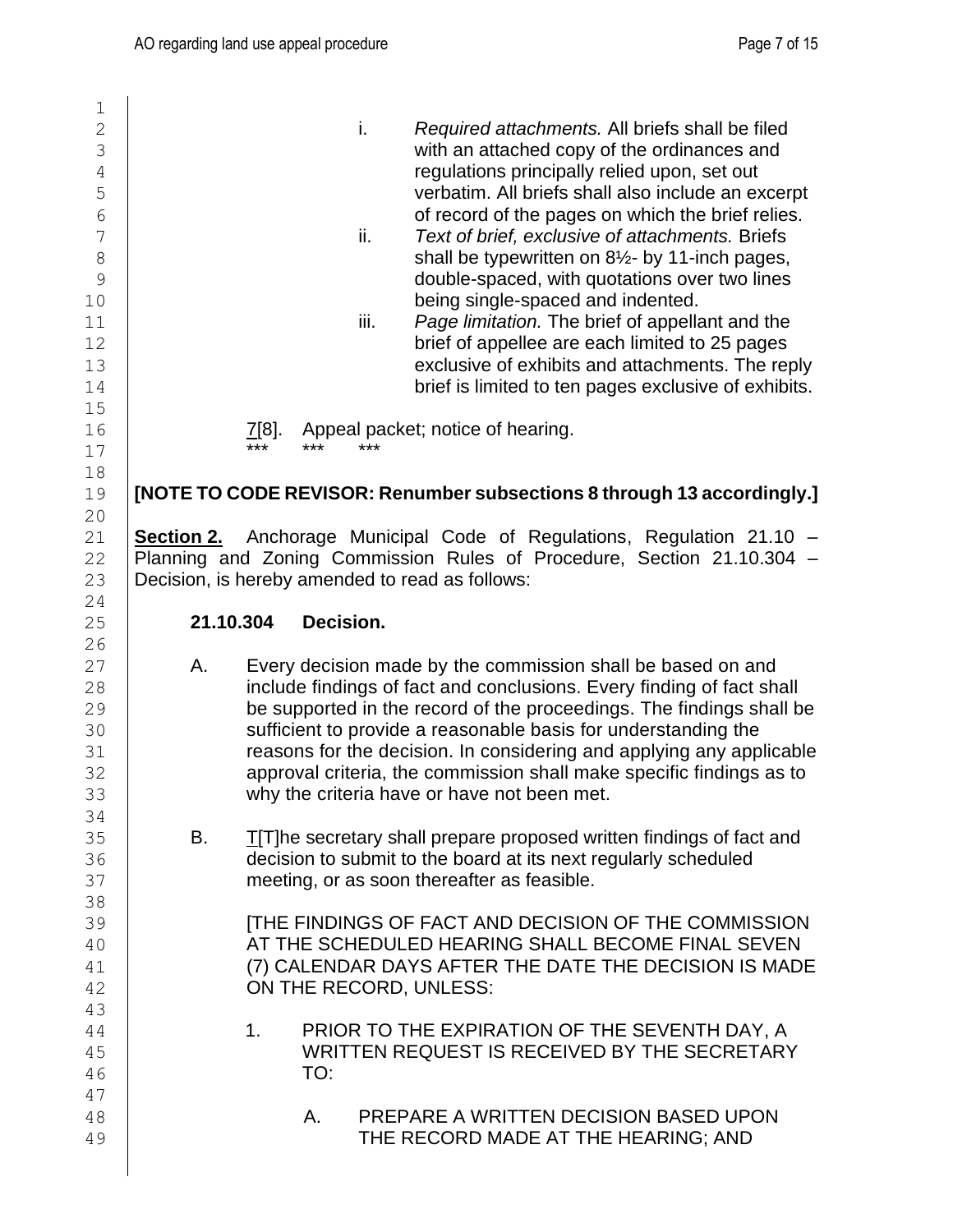| $\mathbf 1$<br>$\overline{2}$                            |               | B.<br>THE REQUEST IS ACCOMPANIED BY A WRITTEN<br>NOTICE OF INTENT TO APPEAL.                                                                                                                                                                                                                                                                                                                       |
|----------------------------------------------------------|---------------|----------------------------------------------------------------------------------------------------------------------------------------------------------------------------------------------------------------------------------------------------------------------------------------------------------------------------------------------------------------------------------------------------|
| 3<br>4<br>5<br>6<br>7                                    | C.            | IF A WRITTEN REQUEST IS RECEIVED WITHIN SEVEN (7)<br>CALENDAR DAYS OF THE COMMISSION'S DECISION ON THE<br>RECORD,                                                                                                                                                                                                                                                                                  |
| $\,8\,$<br>9<br>10<br>11<br>12                           | <u>C</u> [D]. | Commission review of the written findings of fact and decision shall<br>have priority over regular agenda items, and shall be approved, as<br>amended by the commission if necessary, and become the final<br>appealable decision of the commission.                                                                                                                                               |
| 13<br>14<br>15<br>16                                     |               | $D[E]$ . Within twenty (20) days of the approval of the final appealable<br>decision pursuant to subsection C[D]. above, a party of interest [AN<br>APPLICANT OR OTHER INTERESTED PERSON] must file [WITH<br>THE MUNICIPAL CLERK EITHER:                                                                                                                                                           |
| 17<br>18<br>19<br>20<br>21<br>22                         |               | A WRITTEN MOTION ALLEGING NEW EVIDENCE OR<br>1 <sub>1</sub><br>CHANGED CIRCUMSTANCES, PURSUANT TO SECTION<br>21.10.503; OR<br>a[A]n appeal of the commission's final appealable decision,<br>2.]<br>pursuant to municipal code chapter 21.03 [21.30].                                                                                                                                              |
| 23<br>24<br>25<br>26<br>27<br>28<br>29<br>30             | [F.           | IF A MOTION ALLEGING NEW EVIDENCE OR CHANGED<br><b>CIRCUMSTANCES IS TIMELY FILED PURSUANT TO</b><br>SUBSECTION E.1. ABOVE, THE TIME FOR APPEAL IS STAYED<br>PENDING A DECISION ON THE MOTION. IN THE EVENT THE<br><b>COMMISSION DETERMINES TO REOPEN AND/OR REHEAR</b><br>NEW EVIDENCE OR CHANGED CIRCUMSTANCES, TIME FOR<br>APPEAL IS STAYED PENDING A DECISION ON REHEARING.                     |
| 31<br>32<br>33<br>34<br>35<br>36<br>37<br>38<br>39<br>40 |               | A COMMISSION DECISION ON A MOTION, WITH OR<br>1.<br>WITHOUT REHEARING, IS NOT A FINAL APPEALABLE<br>DECISION FOR PURPOSES OF A SUBSEQUENT MOTION<br>ALLEGING NEW EVIDENCE OR CHANGED<br>CIRCUMSTANCES. A SUBSEQUENT MOTION ALLEGING<br>NEW EVIDENCE OR CHANGED CIRCUMSTANCES SHALL<br>BE AUTOMATICALLY REJECTED BY THE MUNICIPAL<br>CLERK WITHOUT HEARING OR RECONSIDERATION BY<br>THE COMMISSION. |
| 41<br>42<br>43<br>44<br>45<br>46<br>47<br>48<br>49       | G.            | AFTER A DECISION BY THE COMMISSION ON A TIMELY FILED<br><b>MOTION ALLEGING NEW EVIDENCE OR CHANGED</b><br>CIRCUMSTANCES, THE TIME FOR APPEAL SHALL BEGIN TO<br>RUN. AN APPLICANT OR OTHER INTERESTED PERSON MUST<br>FILE AN APPEAL WITHIN TEN (10) DAYS AFTER THE DATE OF<br>THE COMMISSION'S DECISION, OR THE INITIAL DECISION OF<br>THE COMMISSION SHALL BECOME FINAL.]                          |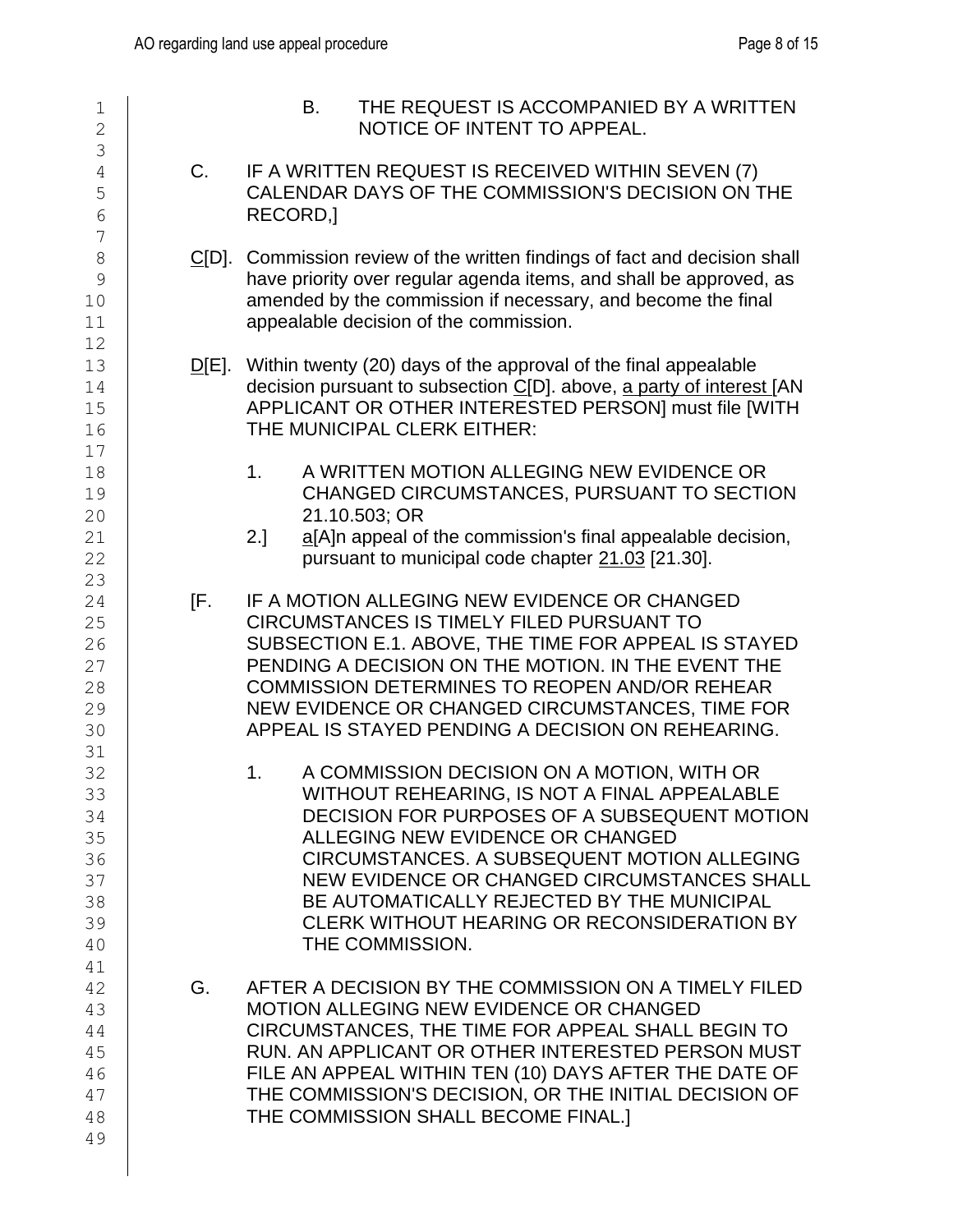1 (AR No. 81-6; AR No. 83-126; AR No. 84-227; AR No. 2004-215(S), § 5, 2 | 12-7-04; AR No. 2005-15, § 2, 2-15-05)

4 **Authority—**Anchorage Municipal Code 3.40, 4.05.120, 21.10.035.

6 **Section 3.** Anchorage Municipal Code of Regulations Regulation 21.10 – 7 Planning and Zoning Commission Rules of Procedure, Section 21.10.503 – New 8 evidence-Changed circumstances, is hereby repealed it its entirety as follows:

### 10 **21.10.503 Repealed. [NEW EVIDENCE—CHANGED**  11 **CIRCUMSTANCES.]**

- 13 | [A. AN ALLEGATION OF NEW EVIDENCE OR CHANGED 14 | CIRCUMSTANCES MAY BE THE BASIS FOR REOPENING THE 15 PUBLIC HEARING OR A REHEARING OF A MATTER 16 | PREVIOUSLY DECIDED BY THE COMMISSION. ANY SUCH 17 ALLEGATIONS SHALL BE RAISED BY WRITTEN MOTION FOR 18 **REHEARING OR REOPENING THE HEARING. AND SHALL BE** 19 | FILED WITH THE MUNICIPAL CLERK NO LATER THAN TWENTY 20 (20) DAYS AFTER THE COMMISSION'S INITIAL DECISION 21 BECOMES FINAL PURSUANT TO SECTION 21.10.304D.
- 23 B. UPON THE FILING OF A MOTION UNDER THIS SECTION, THE 24 COMMISSION SHALL EXPEDITE ITS CONSIDERATION OF THE 25 | MOTION AND SHALL DETERMINE WHETHER TO REHEAR OR 26 REOPEN THE MATTER. THE COMMISSION SHALL REOPEN 27 | THE PUBLIC HEARING OR REHEAR THE MATTER 28 | PREVIOUSLY DECIDED IF THE COMMISSION DETERMINES:
- 29 **1. IF TRUE, THAT THE ALLEGED NEW EVIDENCE OR** 30 CHANGED CIRCUMSTANCES WOULD SUBSTANTIALLY 31 | CHANGE THE DECISION OF THE COMMISSION; AND 32 THAT
- 33 2. THE PERSON ALLEGING THE NEW EVIDENCE OR 34 CHANGED CIRCUMSTANCES ACTED PROMPTLY AND 35 WITH DILIGENCE IN BRINGING THE INFORMATION TO 36 THE COMMISSION'S ATTENTION.
- 38 C. IF THE COMMISSION HOLDS A REHEARING, IT SHALL 39 DETERMINE THE EXTENT OF THE SUBJECT MATTER TO BE 40 PRESENTED AND SHALL INDICATE THE LIMITATIONS ON THE 41 | PUBLIC HEARING.
- 43 D. A DECISION MADE BY THE COMMISSION, AS THE RESULT OF 44 A MOTION OR REHEARING UNDER THIS SECTION, IS NOT AN 45 | INITIAL DECISION PURSUANT TO SUBSECTION A. ABOVE; 46 | SUBSEQUENT MOTIONS ALLEGING NEW EVIDENCE OR 47 | CHANGED CIRCUMSTANCES SHALL BE AUTOMATICALLY 48 | REJECTED BY THE MUNICIPAL CLERK WITHOUT HEARING OR 49 | RECONSIDERATION BY THE COMMISSION.]

50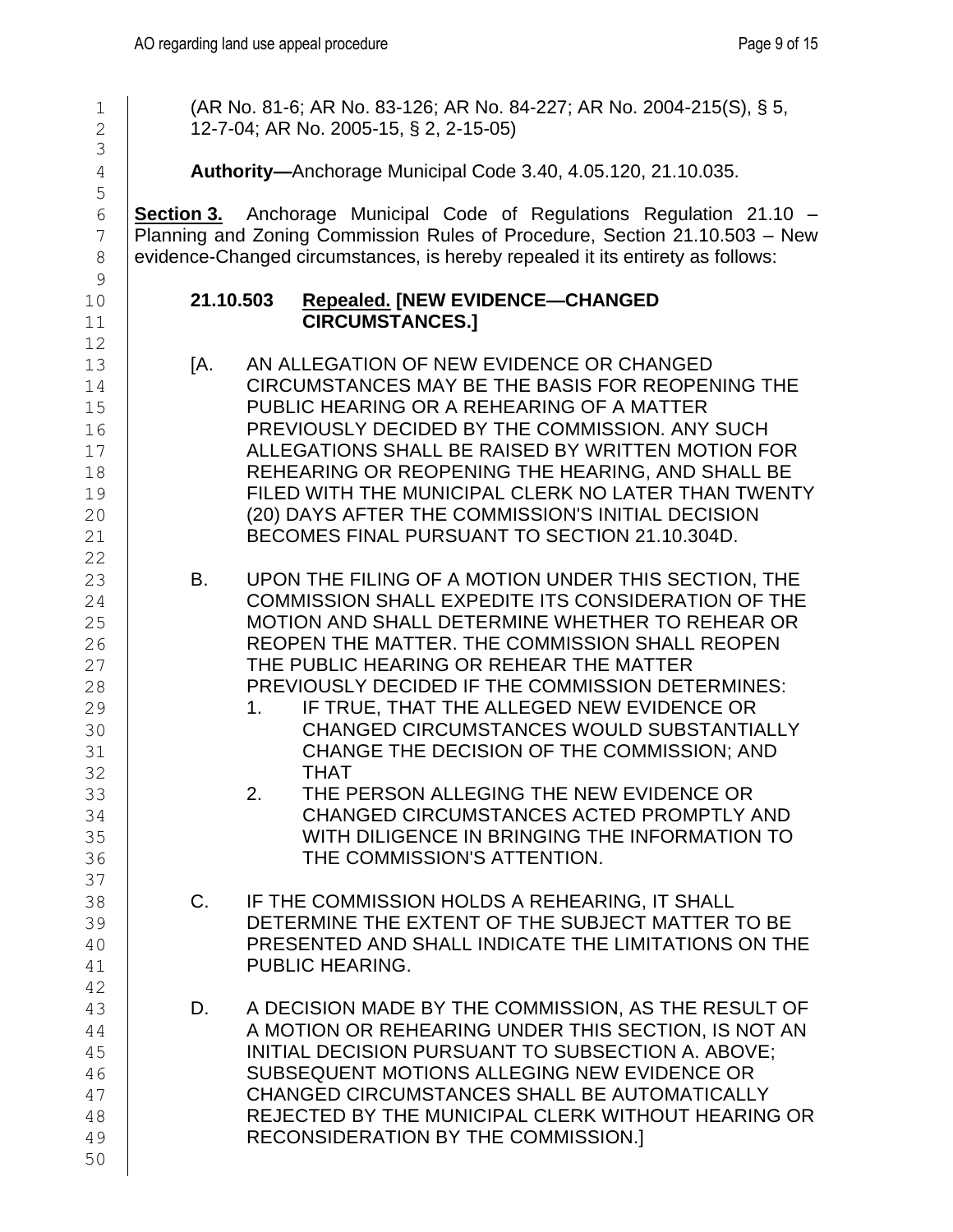1 | (AR No. 82-258; AR No. 86-39; AR No. 2004-215(S), § 3, 12-7-04) **Authority—**Anchorage Municipal Code [3.40,](https://library.municode.com/ak/anchorage/codes/code_of_ordinances?nodeId=TIT3AD_CH3.40MURE) [4.05.120,](https://library.municode.com/ak/anchorage/codes/code_of_ordinances?nodeId=TIT4BOCO_CH4.05APMEPR_4.05.120PRRUORBU) [21.10.035.](https://library.municode.com/ak/anchorage/codes/code_of_ordinances?nodeId=TIT21LAUSPLOLCOXPDE312015_CH21.10BOCOADOFOLCOXPDE312015_21.10.035HEOFRUPR) **Section 4.** Anchorage Municipal Code of Regulations Regulation 21.11 – Platting Board Rules of Procedure, Section 21.11.304 – Decision, is hereby amended to read as follows: **21.11.304 Decision.** 10 A. Every decision made by the board shall be based on and include findings of fact and conclusions. Every finding of fact shall be **Supported in the record of the proceedings. The findings shall be** 13 Sufficient to provide a reasonable basis for understanding the **Figure 2** reasons for the decision. In considering and applying any applicable approval criteria, the board shall make specific findings as to why the **Fig. 2** criteria have or have not been met. 18 B. Any party of interest wishing to appeal shall first file with the planning director, within seven days of the board's decision made on the **Fig. 20** record, a written notice of intent to appeal, in accordance with 21.03.050A.4.a. **INCO CONTRACT IN THE FINDINGS OF FACT AND DECISION OF THE BOARD AT** 24 | THE SCHEDULED HEARING SHALL BECOME FINAL SEVEN (7) 25 CALENDAR DAYS AFTER THE DATE THE DECISION IS MADE **ON THE RECORD, UNLESS: 1. PRIOR TO THE EXPIRATION OF THE SEVENTH DAY, A**  WRITTEN REQUEST IS RECEIVED BY THE SECRETARY TO: 32 A. PREPARE A WRITTEN DECISION BASED UPON THE RECORD MADE AT THE HEARING; AND 34 SALUES B. THE REQUEST IS ACCOMPANIED BY A WRITTEN 35 | NOTICE OF INTENT TO APPEAL.] 37 | C. [IF A WRITTEN REQUEST IS RECEIVED WITHIN SEVEN (7) CALENDAR DAYS OF THE BOARD'S DECISION ON THE 39 | RECORD, T[T]he secretary shall prepare proposed written findings **Fact and decision to submit to the board at its next regularly** 41 | scheduled meeting, or as soon thereafter as feasible. **D.** Board review of the written findings of fact and decision shall have priority over regular agenda items, and shall be approved, as 45  $\vert$  amended by the board if necessary, and become the final **46 appealable decision of the commission. E.** Within twenty (20) days of the approval of the final appealable **decision pursuant to subsection D. above, a party of interest JAN**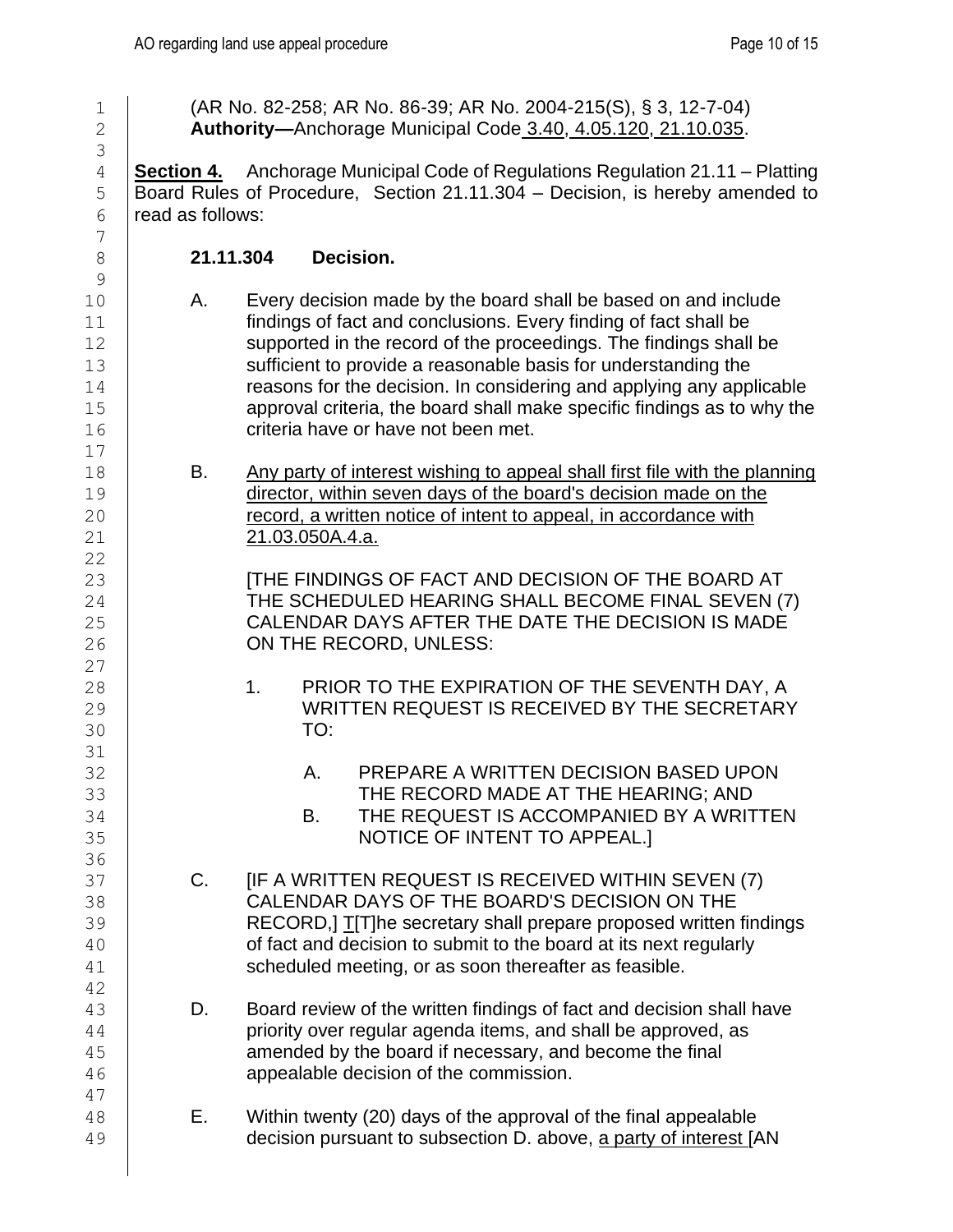| $\mathbf 1$<br>$\overline{2}$                            |           | APPLICANT OR OTHER INTERESTED PERSON] must file [WITH<br>THE MUNICIPAL CLERK EITHER:                                                                                                                                                                                                                                                                                                                        |
|----------------------------------------------------------|-----------|-------------------------------------------------------------------------------------------------------------------------------------------------------------------------------------------------------------------------------------------------------------------------------------------------------------------------------------------------------------------------------------------------------------|
| 3<br>4<br>5<br>6                                         |           | A WRITTEN MOTION ALLEGING NEW EVIDENCE OR<br>1.<br>CHANGED CIRCUMSTANCES, PURSUANT TO SECTION<br>21.10.503; OR                                                                                                                                                                                                                                                                                              |
| 7<br>$\,8\,$<br>9                                        |           | a[A]n appeal of the board's final appealable decision, pursuant<br>2.1<br>to municipal code chapter 21.03 [21.30].                                                                                                                                                                                                                                                                                          |
| $10$<br>11<br>12<br>13<br>14<br>15<br>16<br>17           | [F.       | IF A MOTION ALLEGING NEW EVIDENCE OR CHANGED<br>CIRCUMSTANCES IS TIMELY FILED PURSUANT TO<br>SUBSECTION E.1. ABOVE, THE TIME FOR APPEAL IS STAYED<br>PENDING A DECISION ON THE MOTION. IN THE EVENT THE<br>BOARD DETERMINES TO REOPEN AND/OR REHEAR NEW<br>EVIDENCE OR CHANGED CIRCUMSTANCES, TIME FOR<br>APPEAL IS STAYED PENDING A DECISION ON REHEARING.                                                 |
| 18<br>19<br>20<br>21<br>22<br>23<br>24<br>25<br>26<br>27 |           | A BOARD DECISION ON A MOTION, WITH OR WITHOUT<br>1 <sub>1</sub><br>REHEARING, IS NOT A FINAL APPEALABLE DECISION<br>FOR PURPOSES OF A SUBSEQUENT MOTION ALLEGING<br>NEW EVIDENCE OR CHANGED CIRCUMSTANCES. A<br>SUBSEQUENT MOTION ALLEGING NEW EVIDENCE OR<br><b>CHANGED CIRCUMSTANCES SHALL BE</b><br>AUTOMATICALLY REJECTED BY THE MUNICIPAL CLERK<br>WITHOUT HEARING OR RECONSIDERATION BY THE<br>BOARD. |
| 28<br>29<br>30<br>31<br>32<br>33<br>34                   | G.        | AFTER A DECISION BY THE BOARD ON A TIMELY FILED<br>MOTION ALLEGING NEW EVIDENCE OR CHANGED<br>CIRCUMSTANCES, THE TIME FOR APPEAL SHALL BEGIN TO<br>RUN. AN APPLICANT OR OTHER INTERESTED PERSON MUST<br>FILE AN APPEAL WITHIN TEN (10) DAYS AFTER THE DATE OF<br>THE BOARD'S DECISION, OR THE INITIAL DECISION OF THE<br><b>BOARD SHALL BECOME FINAL.]</b>                                                  |
| 35<br>36<br>37<br>38                                     |           | (AR No. 82-258; AR No. 86-39; AR No. 2004-215(S), § 2, 12-7-04; AR No.<br>2005-15, §1, 2-15-05)                                                                                                                                                                                                                                                                                                             |
| 39<br>40                                                 |           | <b>Authority-Anchorage Municipal Code 3.40, 4.05.120, 21.10.035.</b>                                                                                                                                                                                                                                                                                                                                        |
| 41<br>42<br>43<br>44                                     |           | <b>Section 5.</b> Anchorage Municipal Code of Regulations Regulation 21.11 – Platting<br>Board Rules of Procedure, Section 21.11.503 - New evidence-Changed<br>Circumstances, is hereby repealed in its entirety as follows:                                                                                                                                                                                |
| 45<br>46<br>47                                           | 21.11.503 | <b>Repealed. [NEW EVIDENCE-CHANGED</b><br><b>CIRCUMSTANCES.]</b>                                                                                                                                                                                                                                                                                                                                            |
| 48<br>49<br>50                                           | [A.       | AN ALLEGATION OF NEW EVIDENCE OR CHANGED<br>CIRCUMSTANCES MAY BE THE BASIS FOR REOPENING THE<br>PUBLIC HEARING OR FOR REHEARING A MATTER                                                                                                                                                                                                                                                                    |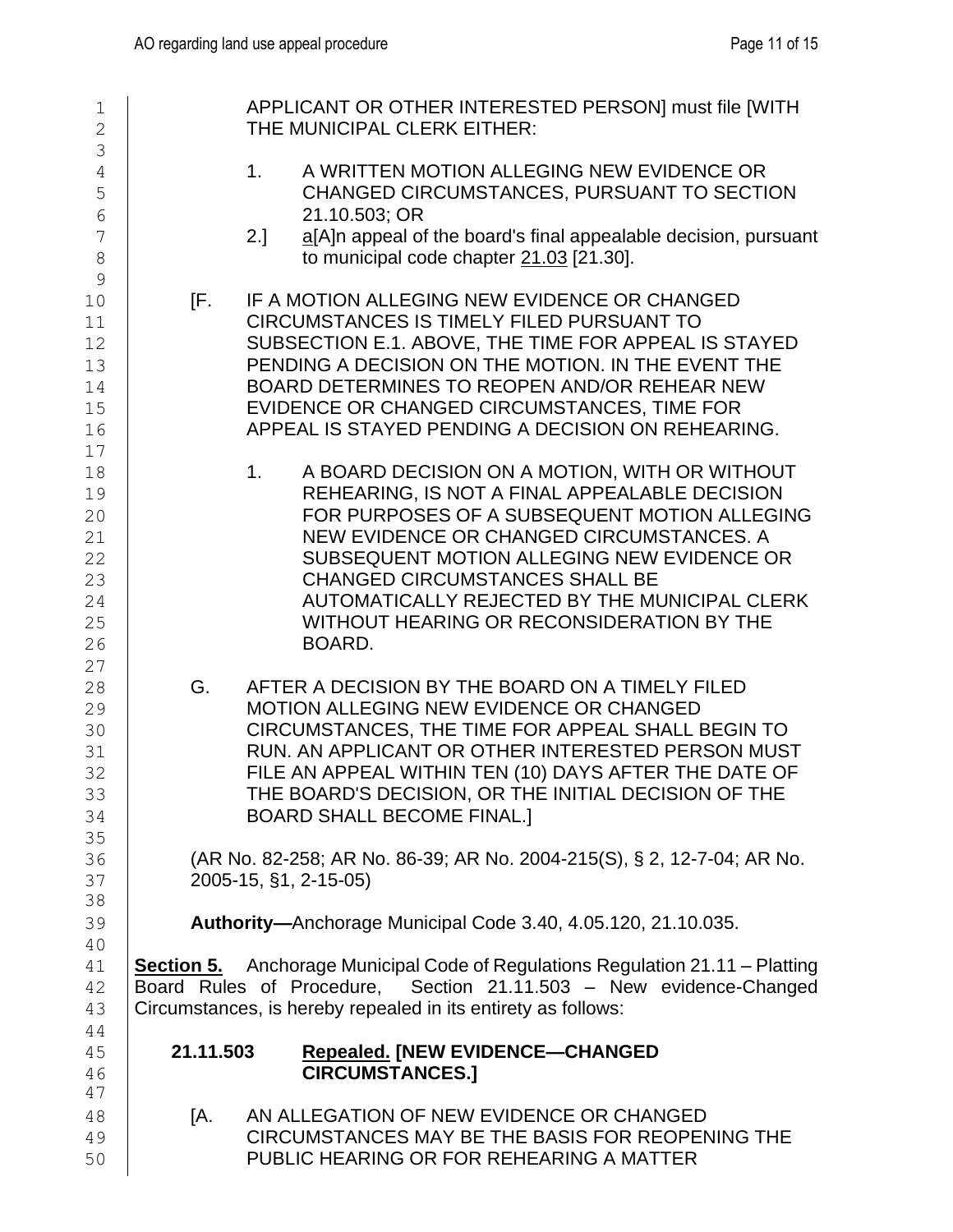| 1<br>$\overline{2}$<br>3<br>$\overline{4}$<br>5<br>6 |             | PREVIOUSLY DECIDED BY THE BOARD. ANY SUCH<br>ALLEGATIONS SHALL BE RAISED BY WRITTEN MOTION FOR<br>REHEARING OR REOPENING THE HEARING, AND SHALL BE<br>FILED WITH THE MUNICIPAL CLERK NO LATER THAN TWENTY<br>(20) DAYS AFTER THE BOARD'S INITIAL DECISION BECOMES<br>FINAL PURSUANT TO SECTION 21.11.304D.                            |
|------------------------------------------------------|-------------|---------------------------------------------------------------------------------------------------------------------------------------------------------------------------------------------------------------------------------------------------------------------------------------------------------------------------------------|
| 7<br>$\,8\,$<br>9<br>10<br>11<br>12<br>13<br>14      | <b>B.</b>   | UPON THE FILING OF A MOTION UNDER THIS SECTION, THE<br>BOARD SHALL EXPEDITE ITS CONSIDERATION OF THE<br>MOTION AND SHALL DETERMINE WHETHER TO REHEAR OR<br>REOPEN THE MATTER. THE BOARD SHALL REOPEN A PUBLIC<br>HEARING OR REHEAR THE MATTER PREVIOUSLY DECIDED IF<br>THE BOARD DETERMINES THAT:                                     |
| 15<br>16<br>17<br>18                                 |             | 1.<br>IF TRUE, THAT THE ALLEGED NEW EVIDENCE OR<br>CHANGED CIRCUMSTANCES WOULD SUBSTANTIALLY<br>CHANGE THE DECISION OF THE BOARD; AND THAT                                                                                                                                                                                            |
| 19<br>20<br>21<br>22<br>23                           |             | THE PERSON ALLEGING THE NEW EVIDENCE OR<br>2.<br>CHANGED CIRCUMSTANCES ACTED PROMPTLY AND<br>WITH DILIGENCE IN BRINGING THE INFORMATION TO<br>THE BOARD'S ATTENTION.                                                                                                                                                                  |
| 24<br>25<br>26<br>27<br>28<br>29                     | $C_{\cdot}$ | IF THE BOARD DETERMINES TO REOPEN A PUBLIC HEARING<br>OR REHEAR A MATTER PREVIOUSLY DECIDED, IT SHALL ALSO<br>DETERMINE THE EXTENT OF THE SUBJECT MATTER TO BE<br>HEARD AND INDICATE THAT IN THE PUBLIC NOTICE OF THE<br><b>HEARING.</b>                                                                                              |
| 30<br>31<br>32<br>33<br>34<br>35<br>36<br>37         | D.          | A DECISION MADE BY THE BOARD, AS THE RESULT OF<br>REHEARING UNDER THIS SECTION, IS NOT AN INITIAL<br>DECISION PURSUANT TO SUBSECTION A. ABOVE;<br>SUBSEQUENT MOTIONS ALLEGING NEW EVIDENCE OR<br>CHANGED CIRCUMSTANCES SHALL BE AUTOMATICALLY<br>REJECTED BY THE MUNICIPAL CLERK WITHOUT HEARING OR<br>RECONSIDERATION BY THE BOARD.] |
| 38<br>39                                             |             | (AR No. 81-6; AR No. 83-126; AR No. 2004-215(S), § 6, 12-7-04)                                                                                                                                                                                                                                                                        |
| 40<br>41                                             |             | Authority-Anchorage Municipal Code 3.40, 4.05.120, 21.10.035.                                                                                                                                                                                                                                                                         |
| 42<br>43<br>44                                       | Section 6.  | Anchorage Municipal Code of Regulations Regulation 21.13 - Urban<br>Design Commission Rules of Procedure, Section 21.13.340 - Decision, is hereby<br>amended to read as follows:                                                                                                                                                      |
| 45<br>46                                             |             | 21.13.340 Decision.                                                                                                                                                                                                                                                                                                                   |
| 47<br>48<br>49                                       | Α.          | Every decision made by the commission shall be based on and<br>include findings of fact and conclusions. Every finding of fact shall                                                                                                                                                                                                  |

**be supported in the record of the proceedings. The findings shall be**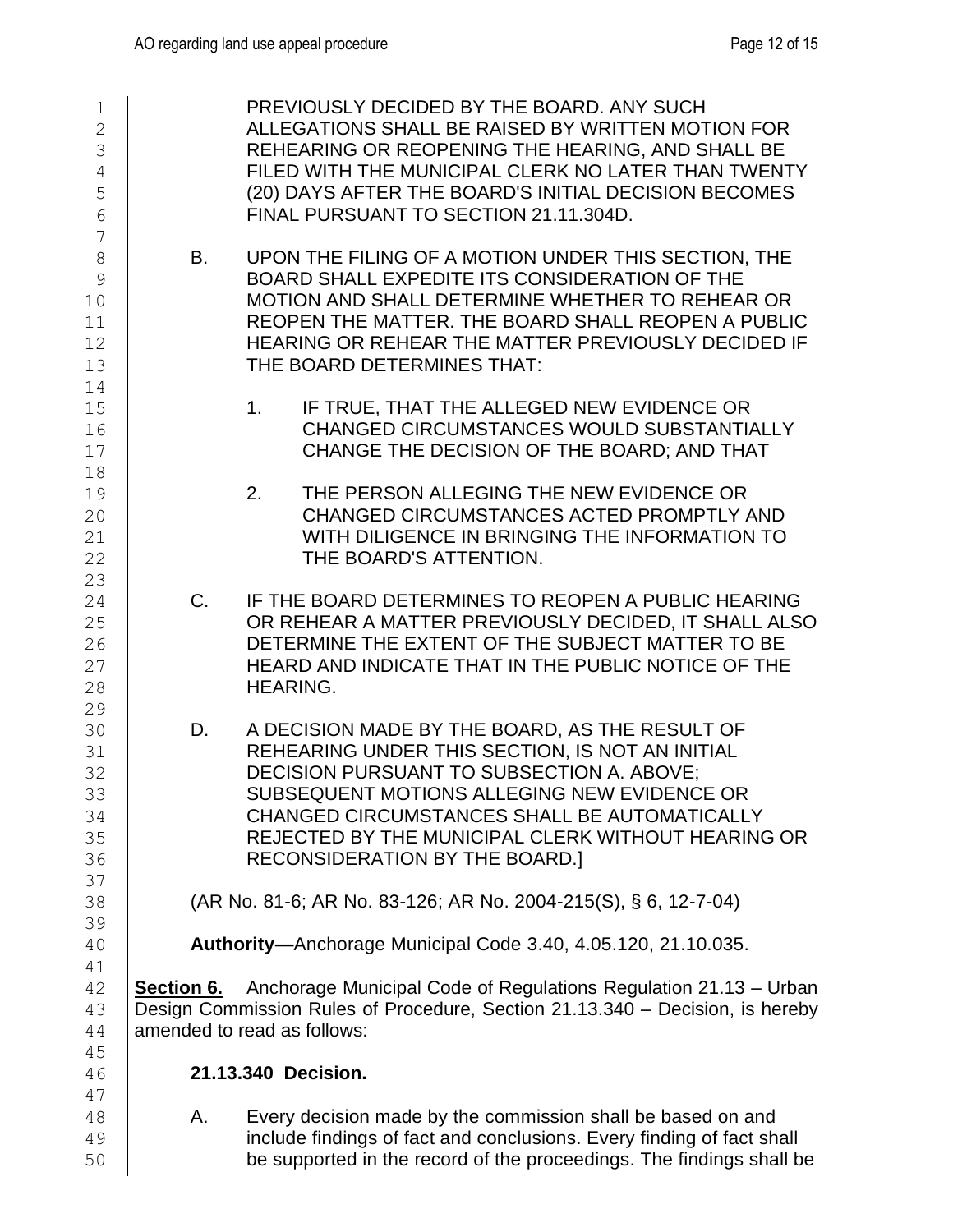| 1<br>$\overline{2}$<br>3<br>$\sqrt{4}$<br>5 |     | sufficient to provide a reasonable basis for understanding the<br>reasons for the decision. In considering and applying any applicable<br>approval criteria, the commission shall make specific findings as to<br>why the criteria have or have not been met.                                                                                                    |
|---------------------------------------------|-----|------------------------------------------------------------------------------------------------------------------------------------------------------------------------------------------------------------------------------------------------------------------------------------------------------------------------------------------------------------------|
| 6<br>7<br>8                                 | В.  | <b>T</b> [T]he secretary shall prepare proposed written findings of fact and<br>decision to submit to the board at its next regularly scheduled<br>meeting, or as soon thereafter as feasible.                                                                                                                                                                   |
| 9<br>10<br>11<br>12<br>13                   |     | <b>[THE FINDINGS OF FACT AND DECISION OF THE COMMISSION</b><br>AT THE SCHEDULED HEARING SHALL BECOME FINAL SEVEN<br>(7) CALENDAR DAYS AFTER THE DATE THE DECISION IS MADE<br>ON THE RECORD, UNLESS:                                                                                                                                                              |
| 14<br>15<br>16<br>17                        |     | PRIOR TO THE EXPIRATION OF THE SEVENTH DAY, A<br>1 <sub>1</sub><br>WRITTEN REQUEST IS RECEIVED BY THE SECRETARY<br>TO:                                                                                                                                                                                                                                           |
| 18<br>19<br>20<br>21<br>22                  |     | PREPARE A WRITTEN DECISION BASED UPON<br>Α.<br>THE RECORD MADE AT THE HEARING; AND<br>THE REQUEST IS ACCOMPANIED BY A WRITTEN<br><b>B.</b><br>NOTICE OF INTENT TO APPEAL.                                                                                                                                                                                        |
| 23<br>24<br>25<br>26<br>27                  | C.  | IF A WRITTEN REQUEST IS RECEIVED WITHIN SEVEN (7)<br>CALENDAR DAYS OF THE COMMISSION'S DECISION ON THE<br>RECORD,                                                                                                                                                                                                                                                |
| 28<br>29<br>30<br>31                        |     | C[D]. Commission review of the written findings of fact and decision shall<br>have priority over regular agenda items, and shall be approved, as<br>amended by the commission if necessary, and become the final<br>appealable decision of the commission.                                                                                                       |
| 32<br>33<br>34<br>35<br>36                  |     | D[E]. Within twenty (20) days of the approval of the final appealable<br>decision pursuant to subsection C[D]. above, a party of interest [AN<br>APPLICANT OR OTHER INTERESTED PERSON] must file [WITH<br>THE MUNICIPAL CLERK EITHER:                                                                                                                            |
| 37<br>38<br>39<br>40<br>41                  |     | A WRITTEN MOTION ALLEGING NEW EVIDENCE OR<br>1 <sub>1</sub><br>CHANGED CIRCUMSTANCES, PURSUANT TO SECTION<br>21.10.503; OR<br>a[A]n appeal of the commission's final appealable decision,<br>2.1                                                                                                                                                                 |
| 42<br>43                                    |     | pursuant to municipal code chapter 21.03 [21.30].                                                                                                                                                                                                                                                                                                                |
| 44<br>45<br>46<br>47<br>48<br>49<br>50      | IF. | IF A MOTION ALLEGING NEW EVIDENCE OR CHANGED<br>CIRCUMSTANCES IS TIMELY FILED PURSUANT TO<br>SUBSECTION E.1. ABOVE, THE TIME FOR APPEAL IS STAYED<br>PENDING A DECISION ON THE MOTION. IN THE EVENT THE<br>COMMISSION DETERMINES TO REOPEN AND/OR REHEAR<br>NEW EVIDENCE OR CHANGED CIRCUMSTANCES, TIME FOR<br>APPEAL IS STAYED PENDING A DECISION ON REHEARING. |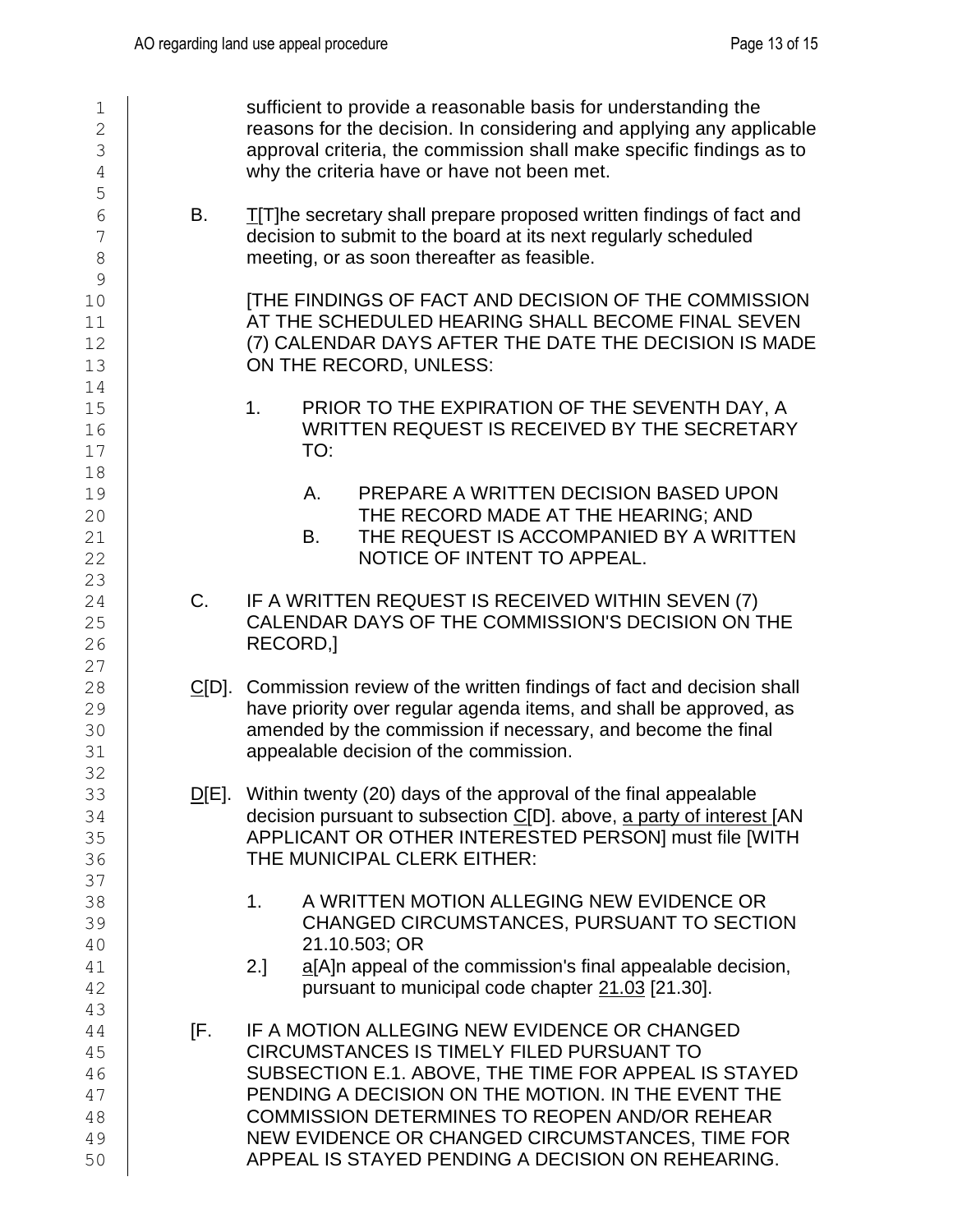| $\mathbf 1$<br>$\overline{2}$<br>3<br>$\sqrt{4}$<br>5<br>$6\phantom{1}6$<br>$\overline{7}$<br>$8\,$<br>9<br>10 |           | 2.<br>A COMMISSION DECISION ON A MOTION, WITH OR<br>WITHOUT REHEARING, IS NOT A FINAL APPEALABLE<br>DECISION FOR PURPOSES OF A SUBSEQUENT MOTION<br>ALLEGING NEW EVIDENCE OR CHANGED<br>CIRCUMSTANCES. A SUBSEQUENT MOTION ALLEGING<br>NEW EVIDENCE OR CHANGED CIRCUMSTANCES SHALL<br>BE AUTOMATICALLY REJECTED BY THE MUNICIPAL<br>CLERK WITHOUT HEARING OR RECONSIDERATION BY<br>THE COMMISSION.                                                               |
|----------------------------------------------------------------------------------------------------------------|-----------|------------------------------------------------------------------------------------------------------------------------------------------------------------------------------------------------------------------------------------------------------------------------------------------------------------------------------------------------------------------------------------------------------------------------------------------------------------------|
| 11<br>12<br>13<br>14<br>15<br>16<br>17<br>18<br>19                                                             | G.        | AFTER A DECISION BY THE COMMISSION ON A TIMELY FILED<br><b>MOTION ALLEGING NEW EVIDENCE OR CHANGED</b><br>CIRCUMSTANCES, THE TIME FOR APPEAL SHALL BEGIN TO<br>RUN, AN APPLICANT OR OTHER INTERESTED PERSON MUST<br>FILE AN APPEAL WITHIN TEN (10) DAYS AFTER THE DATE OF<br>THE COMMISSION'S DECISION, OR THE INITIAL DECISION OF<br>THE COMMISSION SHALL BECOME FINAL.]                                                                                        |
| 20<br>21<br>22                                                                                                 |           | (AR No. 2003-342, § 1, 1-6-04; AR No. 2004-215(S), § 10, 12-7-04; AR<br>No. 2005-15, § 3, 2-15-05)                                                                                                                                                                                                                                                                                                                                                               |
| 23<br>24<br>25<br>26                                                                                           |           | <b>Section 7.</b> Anchorage Municipal Code of Regulations Regulation 21.13 – Urban<br>Design Commission Rules of Procedure, Section 21.13.530 - New evidence-<br>Changed Circumstances, is hereby repealed in its entirety as follows:                                                                                                                                                                                                                           |
| 27<br>28                                                                                                       | 21.13.530 | <b>Repealed. [NEW EVIDENCE-CHANGED</b><br><b>CIRCUMSTANCES.]</b>                                                                                                                                                                                                                                                                                                                                                                                                 |
| 29<br>30<br>31<br>32<br>33<br>34<br>35<br>36<br>37<br>38                                                       | IA.       | AN ALLEGATION OF NEW EVIDENCE OR CHANGED<br>CIRCUMSTANCES MAY BE THE BASIS FOR REOPENING THE<br>PUBLIC HEARING OR FOR REHEARING A MATTER<br>PREVIOUSLY DECIDED BY THE COMMISSION. ANY SUCH<br>ALLEGATIONS SHALL BE RAISED BY WRITTEN MOTION FOR<br>REHEARING OR REOPENING THE HEARING, AND SHALL BE<br>FILED WITH THE MUNICIPAL CLERK NO LATER THAN TWENTY<br>(20) DAYS AFTER THE COMMISSION'S INITIAL DECISION<br>BECOMES FINAL PURSUANT TO SECTION 21.11.340D. |
| 39<br>40<br>41<br>42<br>43<br>44<br>45                                                                         | B.        | UPON THE FILING OF A MOTION UNDER THIS SECTION, THE<br>COMMISSION SHALL EXPEDITE ITS CONSIDERATION OF THE<br>MOTION AND SHALL DETERMINE WHETHER TO REHEAR OR<br>REOPEN THE MATTER. THE COMMISSION SHALL REOPEN A<br>PUBLIC HEARING OR REHEAR THE MATTER PREVIOUSLY<br>DECIDED IF THE COMMISSION DETERMINES THAT:                                                                                                                                                 |
| 46<br>47<br>48<br>49                                                                                           |           | IF TRUE, THAT THE ALLEGED NEW EVIDENCE OR<br>$1_{\cdot}$<br>CHANGED CIRCUMSTANCES WOULD SUBSTANTIALLY<br>CHANGE THE DECISION OF THE COMMISSION; AND                                                                                                                                                                                                                                                                                                              |